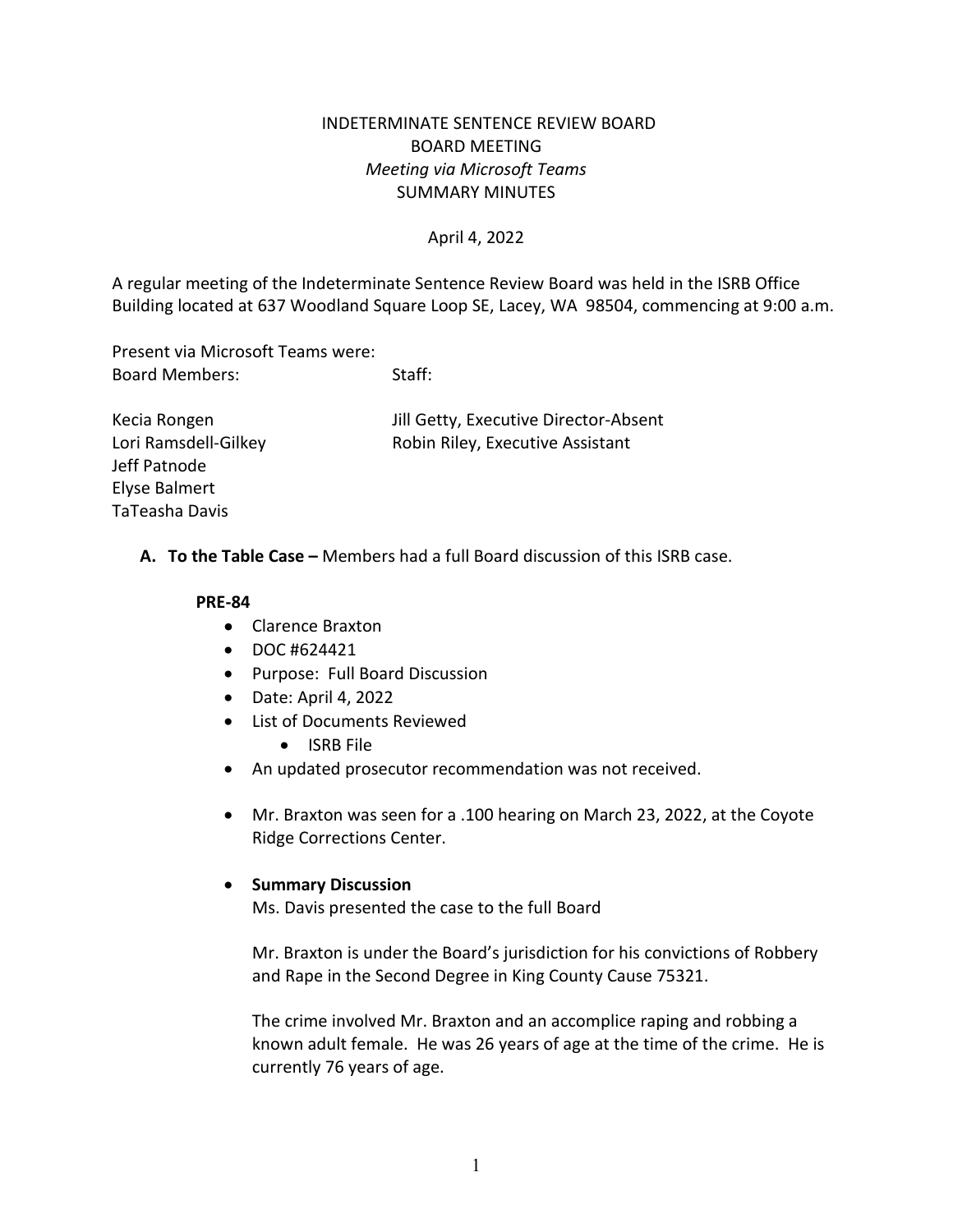Mr. Braxton has prior criminal history which includes Burglary in the Second Degree and Robbery in 1972 and Grand Larceny in 1968.

Risk assessments show him to be a moderate to high risk to re-offend. He refused to participate in a psychological evaluation.

Mr. Braxton has received few infractions that suggest violence and his last serious infraction was in 2007.

Mr. Braxton has completed Thinking for a Change, Re-entry life skills and Chemical Dependency Treatment. However, he doesn't think continued programming will lead to a release decision, so he is resistant to taking any more programming.

Mr. Braxton does receive positive reports from his unit and peers. However, he does not have any identified family or friends in the community.

He would like to release with a housing voucher in Seattle.

• **Decision:** 

The panel recommends that Mr. Braxton be found not parolable and (48) months to his minimum term.

## • **Reasons:**

- Mr. Braxton's risk assessment rate his overall risk as Moderate/ High; PCL-R: Moderate; VRAG-R: Bin 9 of 9
- Mr. Braxton has not engaged in offender change programming to mitigate his risk of re-offense, i.e., Sex Offender Treatment and Assessment Program (SOTAP)
- He does not have a well-developed release plan, nor any community support.

# • **Recommendations:**

- Mr. Braxton should be re-screened for and successfully participate in SOTAP. He should also remain serious infraction free and work on a comprehensive release plan. Mr. Braxton should participate in his next psychological evaluation.
- **Next Action:**
	- Schedule .100 120 days prior to parole eligibility review date (PERD).
- **Vote:**

Jeff Patnode **Agree with recommendation**